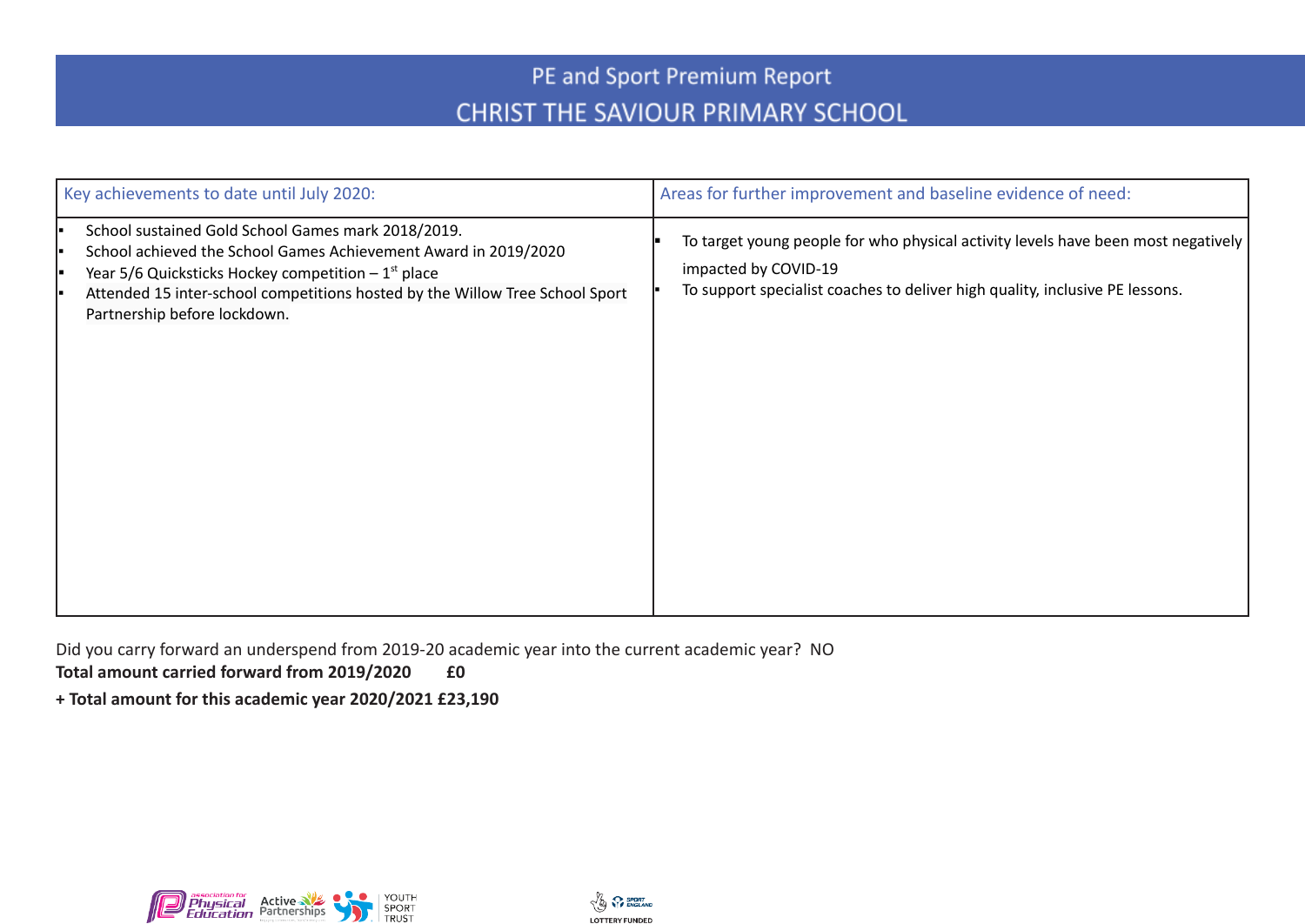| Meeting national curriculum requirements for swimming and water safety.                                                                                                                                                                                                                                 |     |
|---------------------------------------------------------------------------------------------------------------------------------------------------------------------------------------------------------------------------------------------------------------------------------------------------------|-----|
| N.B Complete this section to your best ability. For example you might have practised safe self-rescue<br>techniques on dry land which you can transfer to the pool when school swimming restarts.<br>Due to exceptional circumstances priority should be given to ensuring that pupils can perform safe |     |
| self-rescue even                                                                                                                                                                                                                                                                                        |     |
| if they do not fully meet the first two requirements of the NC programme of study.                                                                                                                                                                                                                      |     |
| What percentage of your current Year 6 cohort swim competently, confidently and proficiently over a distance<br>of at least 25 metres?                                                                                                                                                                  | 60% |
| N.B. Even though your pupils may swim in another year please report on their attainment on leaving primary<br>school at the end of the summer term 2021.                                                                                                                                                |     |
| Please see note above.                                                                                                                                                                                                                                                                                  |     |
| What percentage of your current Year 6 cohort use a range of strokes effectively [for example, front crawl,<br>backstroke and breaststroke]?                                                                                                                                                            | 60% |
| Please see note above.                                                                                                                                                                                                                                                                                  |     |
| What percentage of your current Year 6 cohort perform safe self-rescue in different water-based situations?                                                                                                                                                                                             | 60% |
| Schools can choose to use the Primary PE and sport premium to provide additional provision for swimming but No<br>this must be for activity over and above the national curriculum requirements. Have you used it in this way?                                                                          |     |



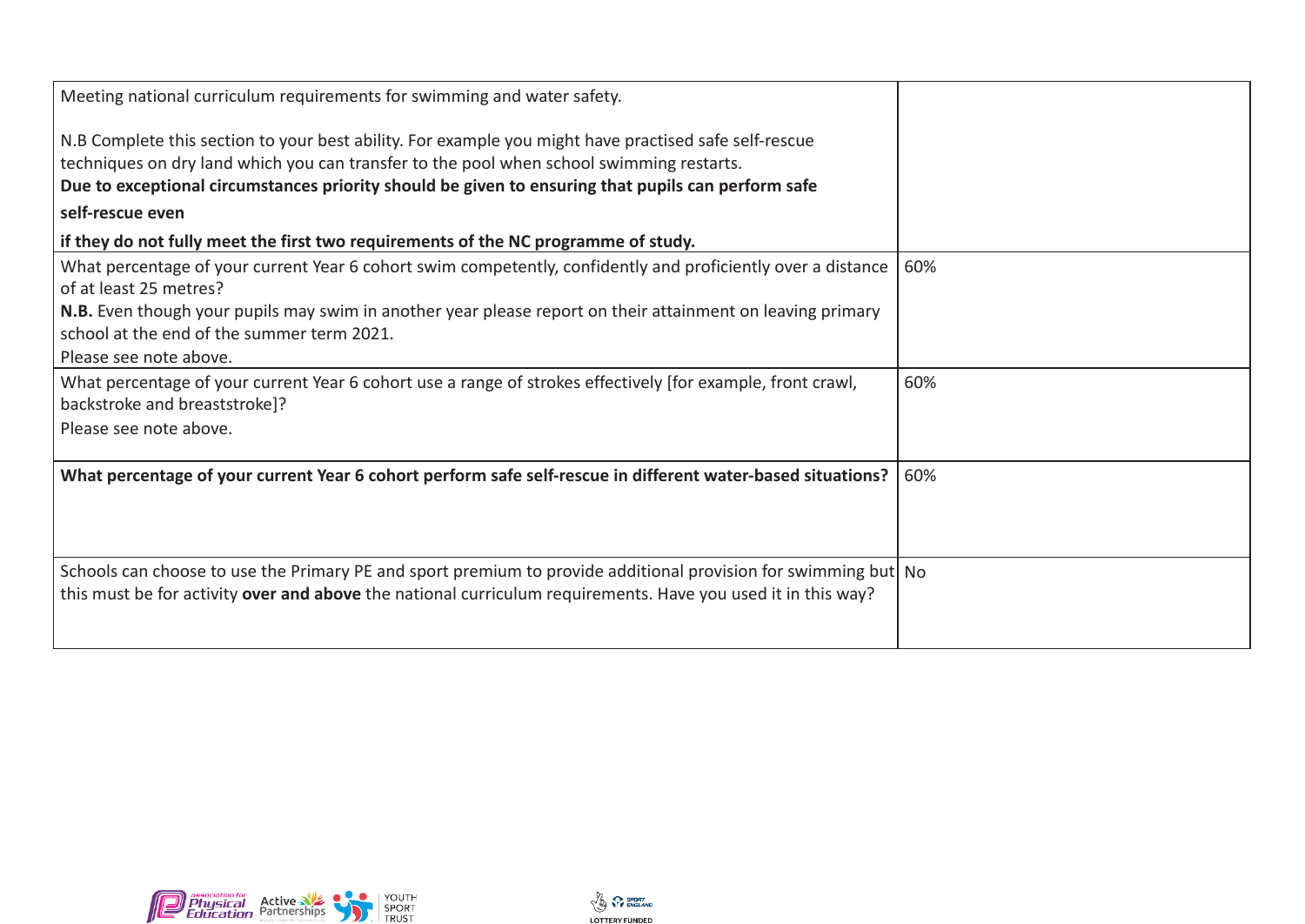## **Action Plan and Budget Tracking**

Capture your intended annual spend against the 5 key indicators. Clarify the success criteria and evidence of impact that you intend to measure to evaluate for pupils today and for the future.

| Academic Year: 2020/21                                                                                                                                        | Total funding: £23,190<br>Funding allocated: £23,190                                                                                                                                                                                                                                         | Date Updated: July 2021                |                                                                                                                                                                                                                                                                                     |                                                                                                                                                                                                                                     |
|---------------------------------------------------------------------------------------------------------------------------------------------------------------|----------------------------------------------------------------------------------------------------------------------------------------------------------------------------------------------------------------------------------------------------------------------------------------------|----------------------------------------|-------------------------------------------------------------------------------------------------------------------------------------------------------------------------------------------------------------------------------------------------------------------------------------|-------------------------------------------------------------------------------------------------------------------------------------------------------------------------------------------------------------------------------------|
| Key indicator 1: The engagement of all pupils in regular physical activity - Chief Medical Officers guidelines recommend that primary school pupils undertake |                                                                                                                                                                                                                                                                                              |                                        |                                                                                                                                                                                                                                                                                     |                                                                                                                                                                                                                                     |
| Intent<br>Develop playground physical activity<br>during lunch and break times to create a<br>more effective lunch and break<br>experience.                   | at least 30 minutes of physical activity a day in school<br>Implementation<br>• Purchase new equipment for<br>specific use at lunch and break<br>times for all year groups (bubbles)<br>• Provide training and games<br>support/ideas to SMSAs. Zone<br>areas in the playground and<br>MUGA. | £5,750                                 | Impact<br>• Teachers' feedback on<br>improvement in behaviour<br>during break/lunch times.<br>• Increase in pupil creativity and<br>enjoyment. Increase in the<br>number of children being<br>physically active.<br>• Different playgrounds and<br>outdoor areas fully resourced to | <b>Sustainability and suggested</b><br>next steps<br>New SMSAs will need to be given<br>the current training and<br>knowledge of how we are<br>engaging pupils' physical activity<br>regularly in lessons and<br>lunch/break times. |
|                                                                                                                                                               | Key indicator 2: The profile of PESSPA being raised across the school as a tool for whole school improvement                                                                                                                                                                                 |                                        | provide all children with access<br>to active 60 minutes offer.                                                                                                                                                                                                                     |                                                                                                                                                                                                                                     |
| Intent                                                                                                                                                        | Implementation                                                                                                                                                                                                                                                                               |                                        | Impact                                                                                                                                                                                                                                                                              | <b>Sustainability and suggested</b><br>next steps                                                                                                                                                                                   |
| Pupils feel valued by having a voice and<br>influencing provision of sport and<br>physical activity in school.                                                | Maintain a School Sport Organising<br>Committee.<br>Ensure the group includes a diverse<br>range of pupils from across the<br>school e.g. vulnerable, SEND pupils                                                                                                                            | Part of Willow<br>Tree SLA -<br>£6,500 | Using meeting minutes and<br>actions carried out by the<br><b>Organising Committee/Crew</b><br>Register and be part of the Young<br>Ambassador programme next<br>academic year                                                                                                      | Maintain a School Sport Organising<br>Committee / Crew to raise pupil<br>confidence in expressing their<br>views in a forum that assists school<br>policies/structures.                                                             |



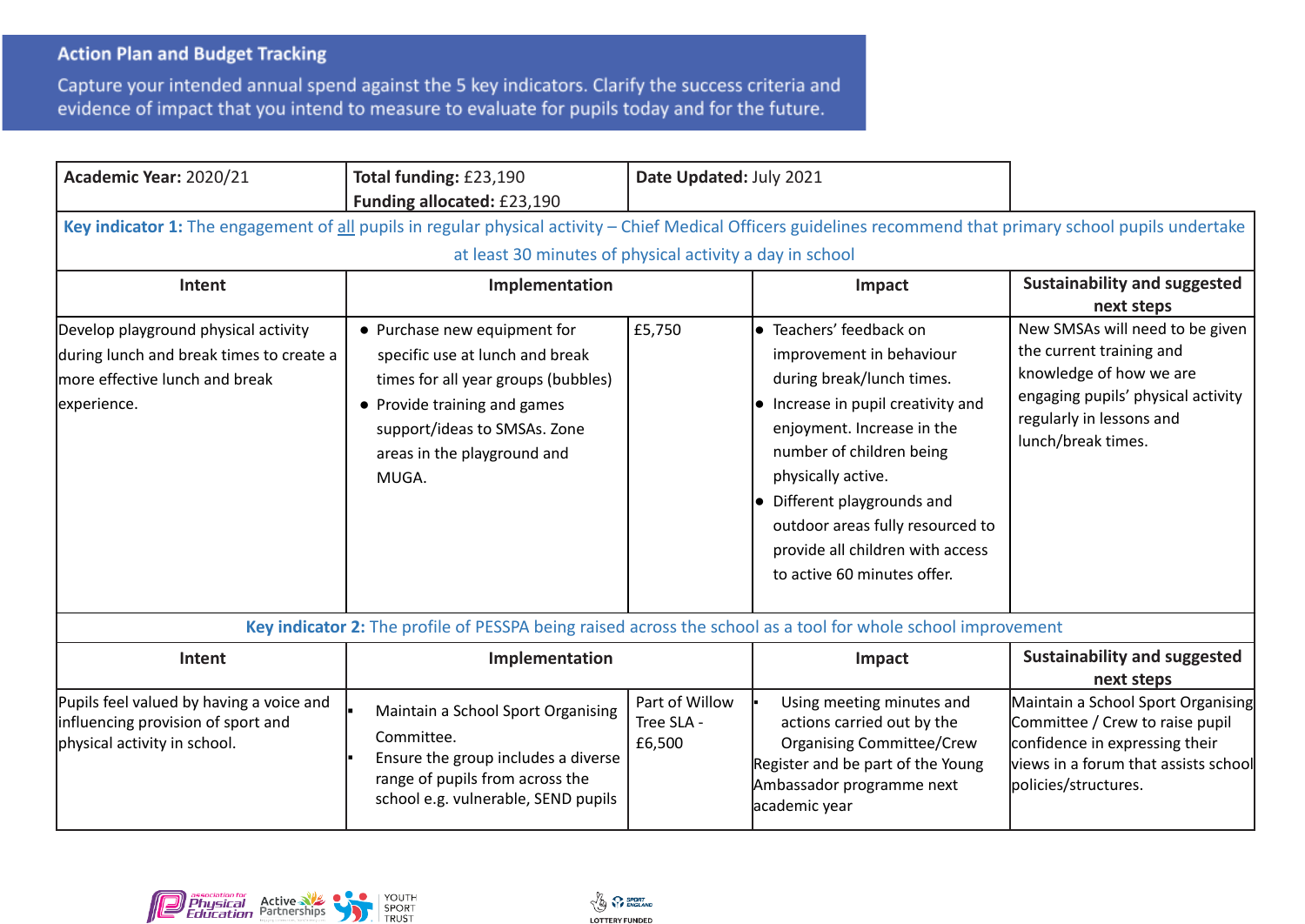| Key indicator 3: Increased confidence, knowledge and skills of all staff in teaching PE and sport                                                       |                                                                                                                                                                                                                                                                                                                                                                                                                                          |                                  |                                                                                                                                                                                                                  |                                                                                          |  |
|---------------------------------------------------------------------------------------------------------------------------------------------------------|------------------------------------------------------------------------------------------------------------------------------------------------------------------------------------------------------------------------------------------------------------------------------------------------------------------------------------------------------------------------------------------------------------------------------------------|----------------------------------|------------------------------------------------------------------------------------------------------------------------------------------------------------------------------------------------------------------|------------------------------------------------------------------------------------------|--|
| Intent                                                                                                                                                  | Implementation                                                                                                                                                                                                                                                                                                                                                                                                                           |                                  | Impact                                                                                                                                                                                                           | Sustainability and suggested next steps                                                  |  |
| To increase the number of pupils engaging<br>in physical activity.<br>To support all young people to realise their<br>potential in PE and school sport. | Invest in new Complete PE<br>scheme for whole school<br>PE staff to undertake sports  <br>CPD courses:<br>Dodgeball<br>Tennis<br>Basketball                                                                                                                                                                                                                                                                                              | £2,000<br>£500                   | Using Impact reports to gauge the<br>success of the support provided.<br>Pupil post questionnaire to gauge<br>attitudes towards learning in<br>Physical Education.<br>Lesson observations and learning<br>walks. | Teachers share good practice with staff<br>who feel they need further support.           |  |
| To further develop holistic learning skills<br>which can be transferred to everything<br>children do.                                                   | Access 1-2-1 curriculum<br>support and/or staff inset<br>with a specialist PE teacher. $E6,500$<br><b>Virtual PE Coordinator</b><br><b>Network Meetings</b><br>Frequency: Half termly<br>Facilitated by: Willow Tree SSP<br><b>Activity: Shooting stars</b><br>training<br>Date: 7 <sup>th</sup> - 14 <sup>th</sup> October 2020<br>Time: 3.00pm-5.00pm<br>Venue: Virtual/on-line<br>Teacher: PE Coordinator<br>Delivered by: YST/The FA | Part of Willow<br>Tree SSP SLA - | PE lead enjoyed networking with<br>other leads in the partnership.<br>$ PE$ gained new ideas and activities to $ PE$ team.<br>use with targeted groups. This will be<br>implemented in Sept 2021                 | Continue to attend meetings in the future.<br>IPE lead to share ideas and resources with |  |



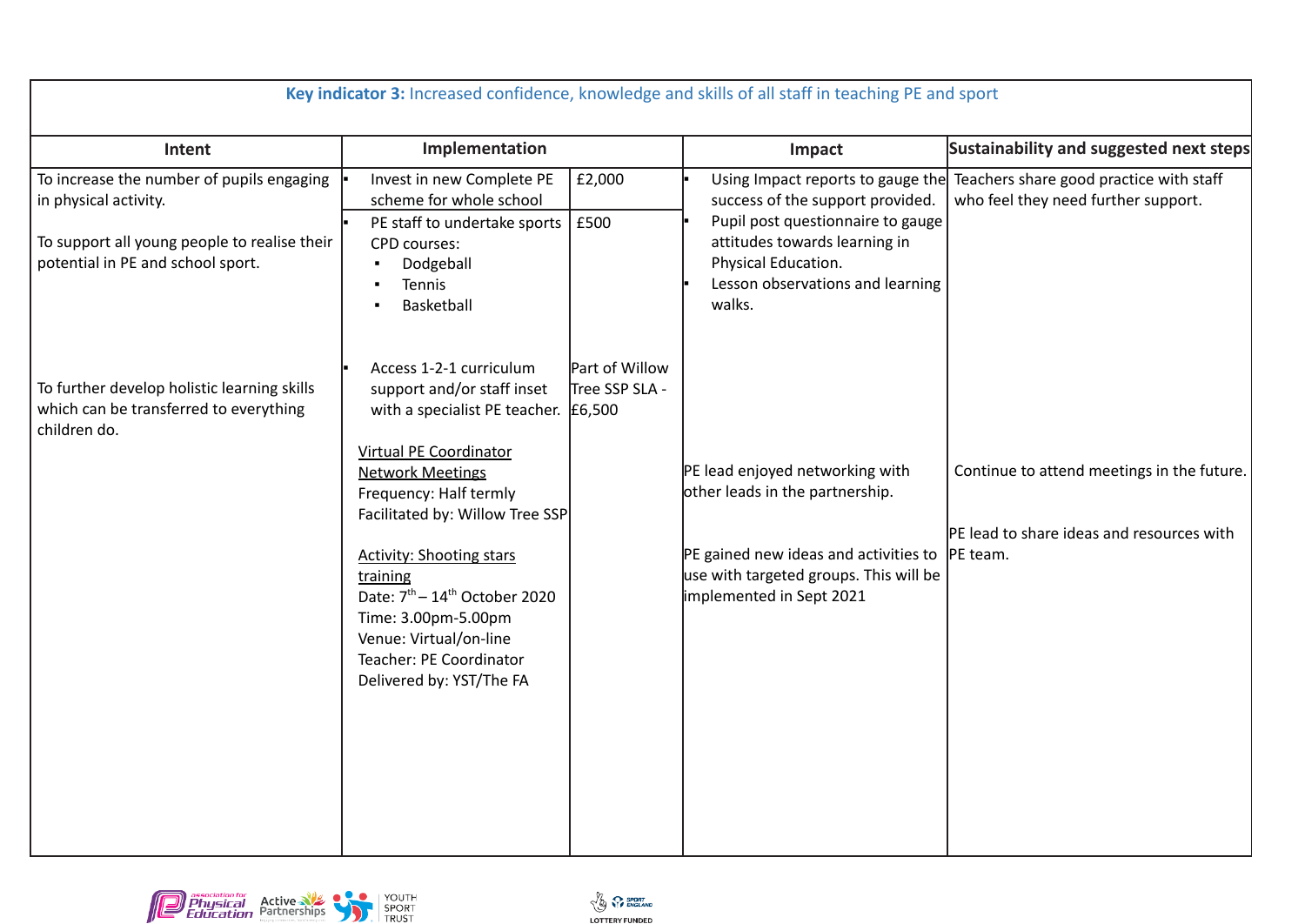| <b>Activity: Introduction to</b><br>Handball<br>Date: 27 <sup>th</sup> January 2021<br>Time: 4.00pm-6.00pm<br>Venue: Virtual/on-line<br>Teacher: PE Coordinator<br>Delivered by: England<br>Handball | in this sport.                                                                                                                              | PE increased their subject knowledge PE team to receive feedback from PE lead<br>around content of the course. Look to<br>introduce handball as part of the<br>curriculum. |
|------------------------------------------------------------------------------------------------------------------------------------------------------------------------------------------------------|---------------------------------------------------------------------------------------------------------------------------------------------|----------------------------------------------------------------------------------------------------------------------------------------------------------------------------|
| PE Lead CPD<br>Support: PE Policy<br>writing/update<br>Date: Friday 20 <sup>th</sup> November<br>Time: 9.00am-12.00pm<br>Teacher: PE Coordinator<br>Delivered by: Willow Tree SSP                    | PE lead found the feedback and<br>advice on PE policy writing very<br>useful. Plan to implement and share<br>across the school in Sept 2021 | Plan to publish final PE policy before the<br>start of the next academic year.                                                                                             |
| <b>PE Lead CPD</b><br>Support: OFSTED/PE Deep<br>dive<br>Date: Friday 15 <sup>th</sup> January<br>Time: 9am-12pm<br>Teacher: PE Coordinator<br>Delivered by: Willow Tree SSP                         | Support cancelled due to<br>lockdown/COVID. PE team had<br>internal mock Ofsted in preparation                                              | PE team had experience of a mock OFSTED<br>deep dive during Summer 1 term.                                                                                                 |
| <b>PE Lead CPD</b><br>Learning walks<br>Date: Tuesday 9 <sup>th</sup> March<br>Time: 1.00-4.00pm<br>Teacher: PE Coordinator<br>Delivered by: Willow Tree SSP                                         | Support cancelled due to<br>observation during the summer term                                                                              | PE lead received observation feedback<br> lockdown/COVID. PE lead had internal during internal lesson observation during<br>Summer 2 term.                                 |
|                                                                                                                                                                                                      |                                                                                                                                             |                                                                                                                                                                            |





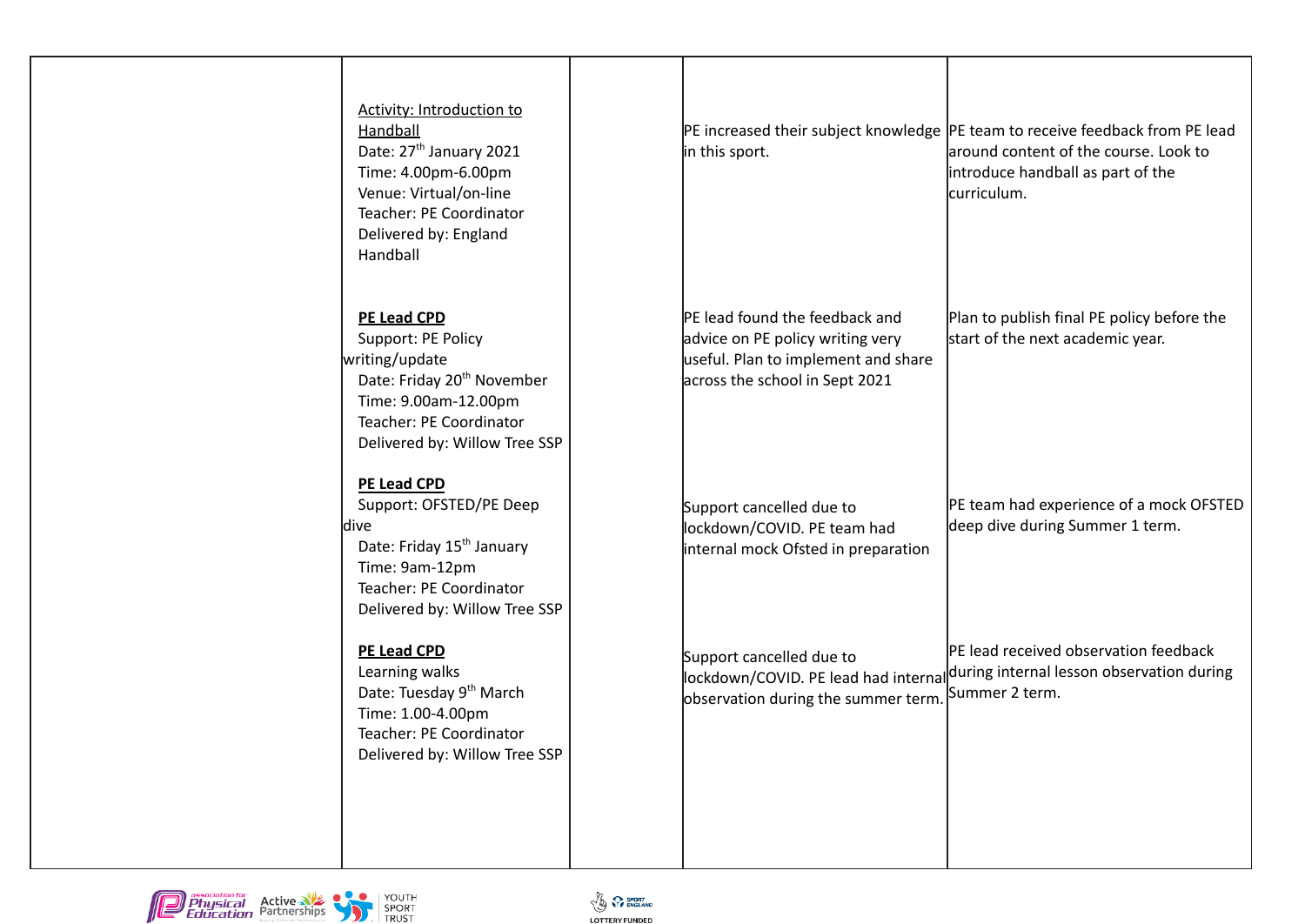|                                                                 | Support/Activity:<br>Two staff members each<br>receiving 6 week block of PE<br>curriculum support during<br>Spring 1 |        | PE coaches received virtual support<br>during lockdown school. Support<br>lincluded lesson ideas and virtual<br>challenges. This support had a<br>significant impact on the delivery of<br>PE during the lockdowns and national<br>restrictions of COVID-19. PE coaches<br>reported on the effectiveness of this<br>support | Staff gained new lesson ideas and virtual<br>activities to use in case of a future<br>llockdown. |
|-----------------------------------------------------------------|----------------------------------------------------------------------------------------------------------------------|--------|-----------------------------------------------------------------------------------------------------------------------------------------------------------------------------------------------------------------------------------------------------------------------------------------------------------------------------|--------------------------------------------------------------------------------------------------|
|                                                                 | Support/Activity:                                                                                                    |        | PE Lead attended the annual WTSSP                                                                                                                                                                                                                                                                                           | PE coordinator to continue to up skill staff                                                     |
|                                                                 | PE and School Sport                                                                                                  |        | Conference Day. 100% of attendees                                                                                                                                                                                                                                                                                           | in their delivery of PE through INSET and 1                                                      |
|                                                                 | Conference<br>Date(s): Friday 9 <sup>th</sup> July 2021                                                              |        | stated that the aims of the day were<br>clear and fully met, as well as meeting                                                                                                                                                                                                                                             | on 1 support                                                                                     |
|                                                                 | Time: 9am-3pm                                                                                                        |        | their needs PE Coordinator gave it a                                                                                                                                                                                                                                                                                        |                                                                                                  |
|                                                                 | Teacher: PE Coordinator                                                                                              |        | 'very good' rating                                                                                                                                                                                                                                                                                                          |                                                                                                  |
|                                                                 | Delivery by Willow Tree SSP                                                                                          |        |                                                                                                                                                                                                                                                                                                                             |                                                                                                  |
|                                                                 |                                                                                                                      |        | Key indicator 4: Broader experience of a range of sports and activities offered to all pupils                                                                                                                                                                                                                               |                                                                                                  |
| Intent                                                          | Implementation                                                                                                       |        | Impact                                                                                                                                                                                                                                                                                                                      | Sustainability and suggested next steps                                                          |
| To further develop the range of activities                      | Audit to be carried out on                                                                                           | £4,540 | Use of equipment in lesson                                                                                                                                                                                                                                                                                                  | Equipment stored safely and monitored                                                            |
| offered to provide children with a wide<br>range of experiences | PE and playground<br>equipment                                                                                       |        | observations and learning walks                                                                                                                                                                                                                                                                                             | regularly for longevity                                                                          |
|                                                                 |                                                                                                                      |        | All children have access to a range                                                                                                                                                                                                                                                                                         | Additional offer of sports to be built upon                                                      |
|                                                                 | New equipment to be                                                                                                  |        | of equipment to support their                                                                                                                                                                                                                                                                                               | as well as the continued delivery of the                                                         |
|                                                                 | purchased for both school<br>sites in line with                                                                      |        | learning in PE lessons and active<br>break and lunch times                                                                                                                                                                                                                                                                  | newly introduced clubs                                                                           |
|                                                                 | introduction of bubbles due                                                                                          |        |                                                                                                                                                                                                                                                                                                                             |                                                                                                  |
|                                                                 | to COVID-19                                                                                                          |        |                                                                                                                                                                                                                                                                                                                             |                                                                                                  |
|                                                                 |                                                                                                                      |        |                                                                                                                                                                                                                                                                                                                             |                                                                                                  |
|                                                                 |                                                                                                                      |        |                                                                                                                                                                                                                                                                                                                             |                                                                                                  |



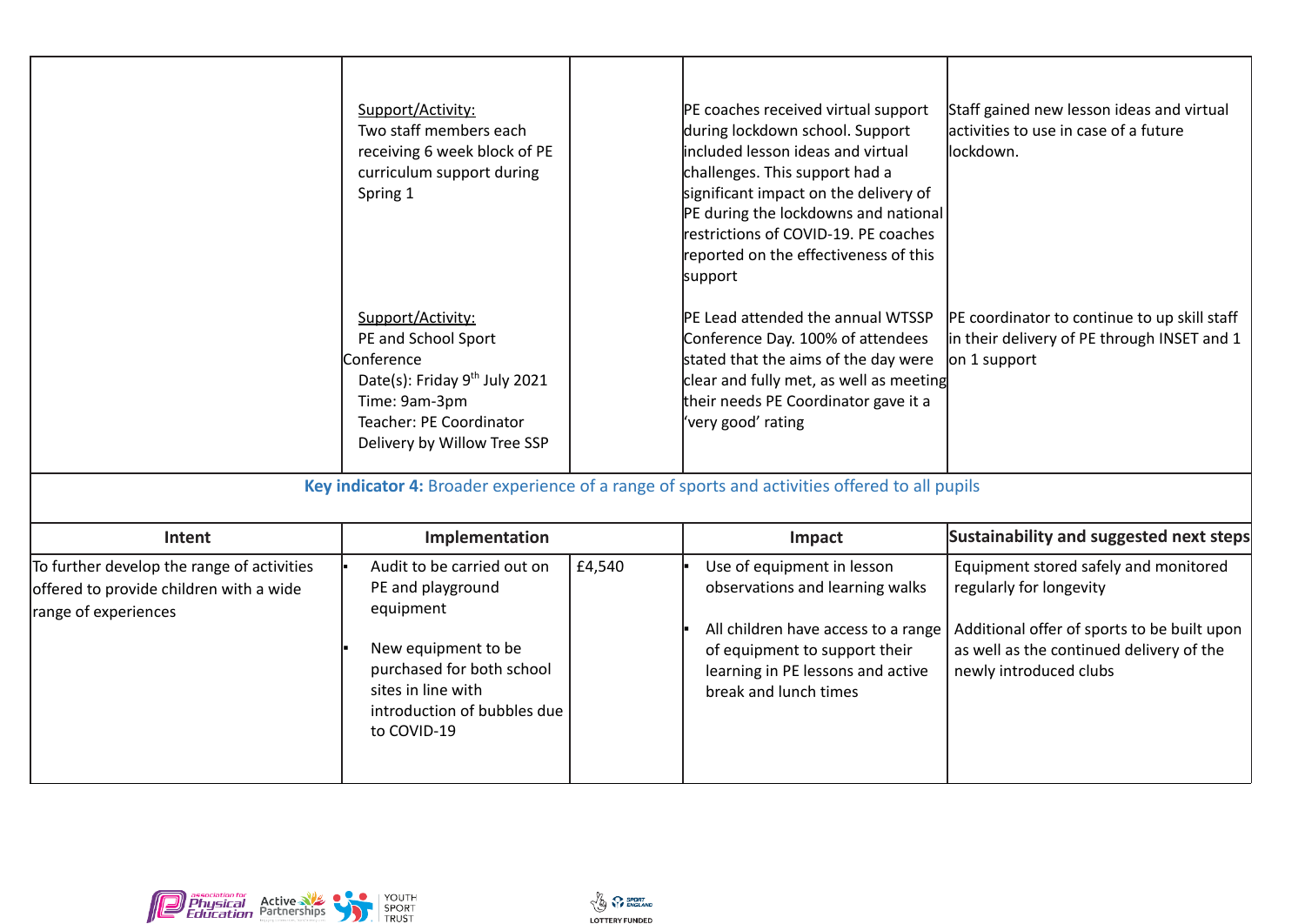| Increase the percentage of Year 6 pupils<br>who can swim 25m when they leave<br>primary school             | Year 5 cohort attended<br>swimming lessons at Acton<br>swimming centre. Each class<br>received a terms worth of<br>swimming lessons as they did<br>not have any swimming<br>provision in 2020                                                                            | £700                                       | Pupils progress to be recorded at<br>$\bullet$<br>the beginning and end of course<br>on swimming 25m, being able to<br>swim a range of strokes and<br>being able to perform safe<br>self-rescue                                                                                                                                                                                  | Targeted children to be offered further<br>top-up swimming lessons in order meet<br>the 25m-distance target before they leave<br>primary school.            |
|------------------------------------------------------------------------------------------------------------|--------------------------------------------------------------------------------------------------------------------------------------------------------------------------------------------------------------------------------------------------------------------------|--------------------------------------------|----------------------------------------------------------------------------------------------------------------------------------------------------------------------------------------------------------------------------------------------------------------------------------------------------------------------------------------------------------------------------------|-------------------------------------------------------------------------------------------------------------------------------------------------------------|
| To increase the participation levels of pupils<br>in extra-curricular sporting activity every<br>week      | Provide a range of before<br>school, lunchtime and after<br>school clubs to engage pupils in<br>physical activity<br>Targeted pupils offered free<br>clubs.<br>Clubs to include:<br>Year 3-6 Tennis<br>Year 5/6 Football<br>Year 3/4 Multiskills<br>Year 3 Skateboarding | £2000                                      | Records of attendance and<br>participation                                                                                                                                                                                                                                                                                                                                       | Establish new clubs and to target a higher<br>number of inactive pupils in KS2 pupils to<br>participate in extra-curricular sporting<br>activity every week |
| To increase physical activity of young people<br>for who have been most negatively<br>impacted by COVID-19 | Support: Sports/activity club<br>targeting vulnerable pupils<br>Multi Skills club<br>Day: Tuesdays (Year 3)<br>Dates: Spring 1 & Spring 2 (12)<br>weeks)<br>Time: 3.00-4.00pm<br>Delivery by Willow Tree SSP                                                             | Part of Willow<br>Tree SSP SLA -<br>£6,500 | Pupils reported at the beginning<br><b>le</b><br>of the term they wanted to do<br>something different that would<br>help them to improve their health<br>and fitness<br>Following the delivery 100% of<br>the 16 children who attended<br>achieve their target and report<br>improved stamina, pace, and the<br>ability to try new activities with<br>self-belief and resilience | Continue to identify target groups and<br>provide clubs and activities to support pupil<br> needs                                                           |



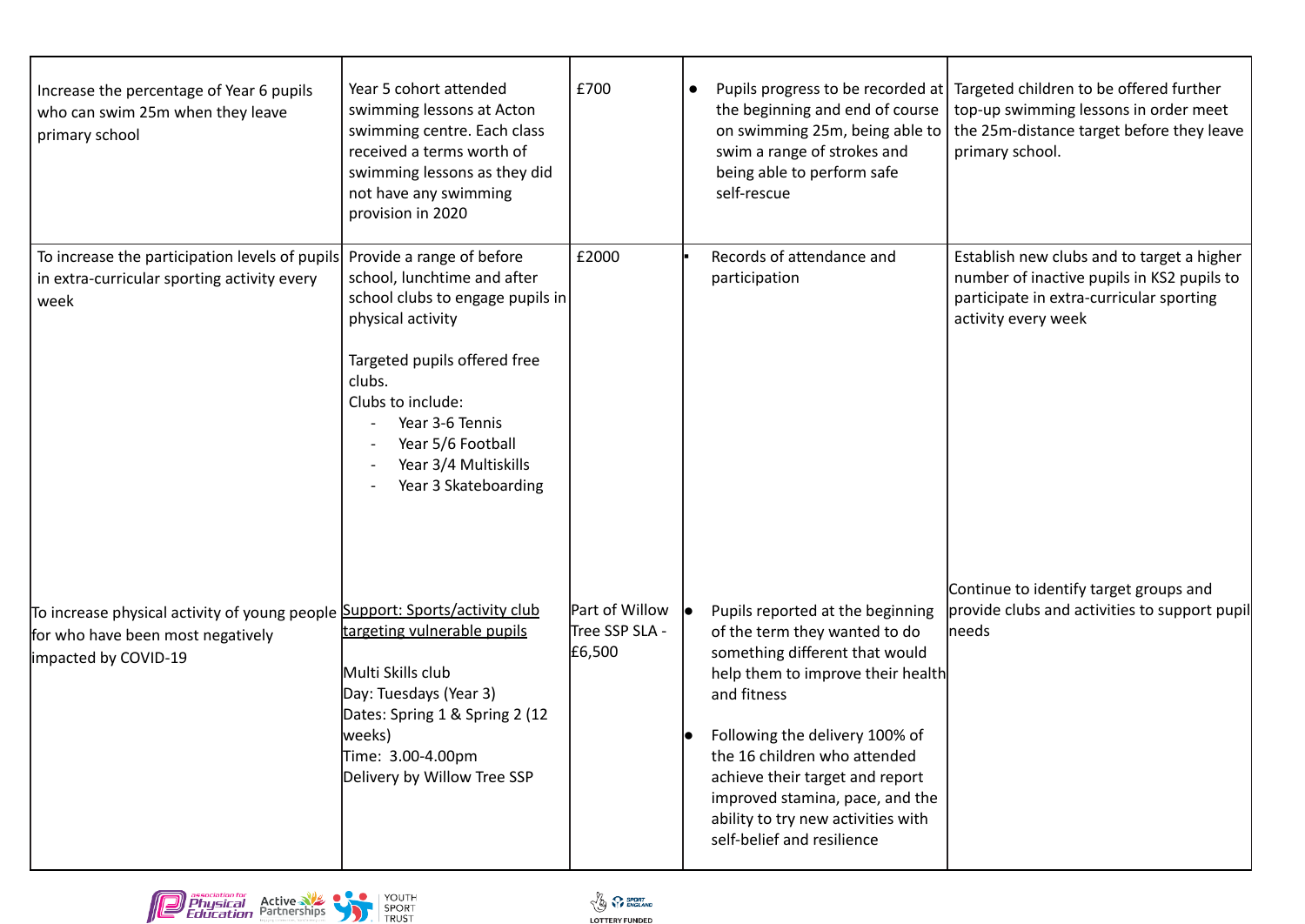|                                                                                                                       |                                                                                                                                                                                                     |      | All participants reported they<br>would attend a multi-skills club in<br>the future as they were able to<br>describe how it had helped them<br>to stay active and learn new skills                             |                                                                  |
|-----------------------------------------------------------------------------------------------------------------------|-----------------------------------------------------------------------------------------------------------------------------------------------------------------------------------------------------|------|----------------------------------------------------------------------------------------------------------------------------------------------------------------------------------------------------------------|------------------------------------------------------------------|
| To increase the confidence of younger<br>children with cycling and promote<br>walking/cycling and scooting to school. | Walk to school initiative was<br>promoted to parents through<br>our newsletter. Children were<br>provided with a walk to school<br>pack, which included a logbook,<br>stickers and a rewards badge. | £100 | Increase in the enjoyment of<br>walking, cycling and scooting.<br>Children were motivated to earn<br>their awards by taking part in active<br>travel.<br>Records of the number of pupils<br>walking to school. | We will provide another<br>'walk to school week' in<br>May 2021. |